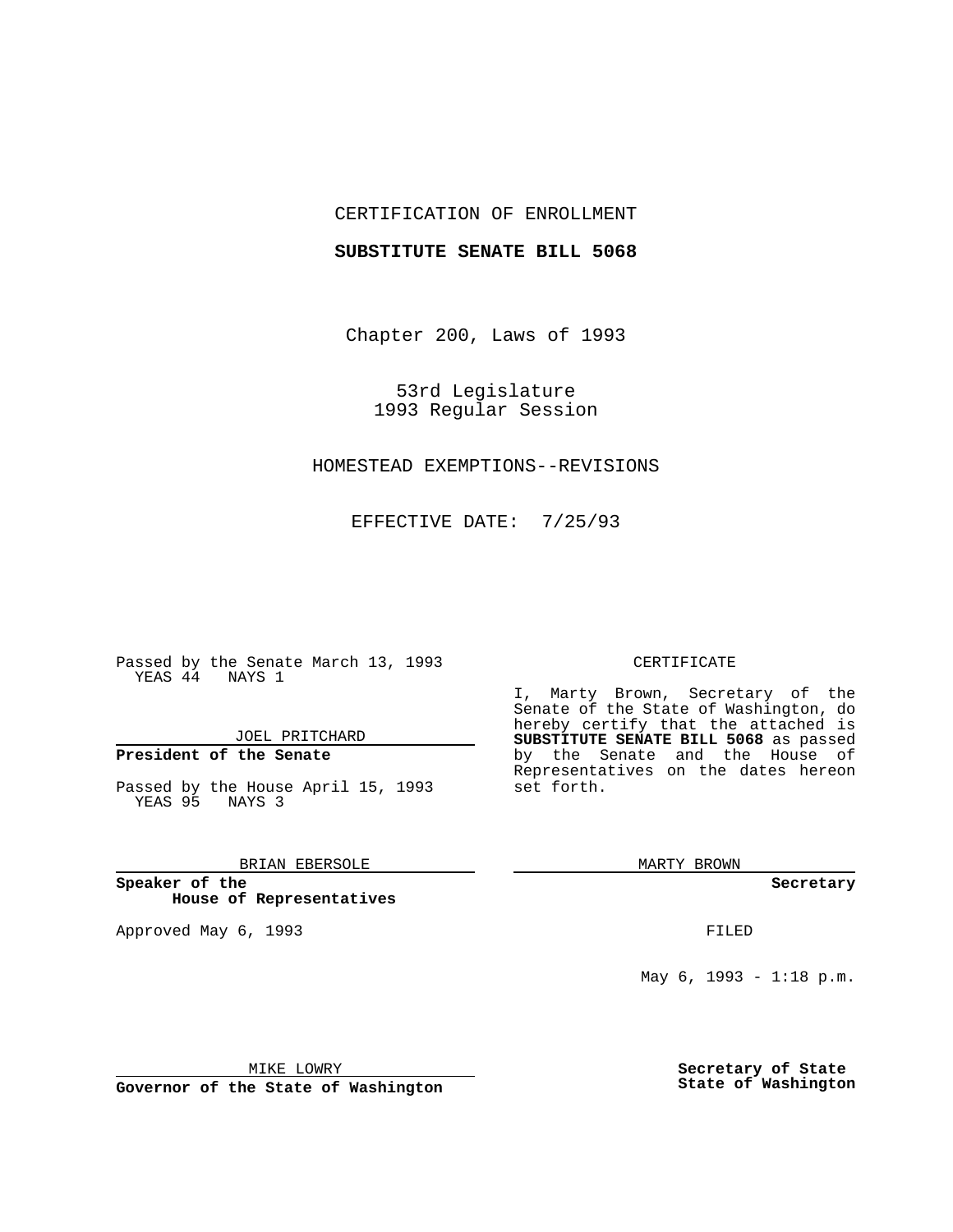# **SUBSTITUTE SENATE BILL 5068** \_\_\_\_\_\_\_\_\_\_\_\_\_\_\_\_\_\_\_\_\_\_\_\_\_\_\_\_\_\_\_\_\_\_\_\_\_\_\_\_\_\_\_\_\_\_\_

\_\_\_\_\_\_\_\_\_\_\_\_\_\_\_\_\_\_\_\_\_\_\_\_\_\_\_\_\_\_\_\_\_\_\_\_\_\_\_\_\_\_\_\_\_\_\_

Passed Legislature - 1993 Regular Session

# **State of Washington 53rd Legislature 1993 Regular Session**

**By** Senate Committee on Law & Justice (originally sponsored by Senators A. Smith, McCaslin, Nelson, Erwin, Vognild and Roach)

Read first time 02/05/93.

 AN ACT Relating to homestead exemptions; amending RCW 6.13.010, 6.13.030, 6.13.040, and 6.15.060; and reenacting and amending RCW 6.13.080.

BE IT ENACTED BY THE LEGISLATURE OF THE STATE OF WASHINGTON:

 **Sec. 1.** RCW 6.13.010 and 1987 c 442 s 201 are each amended to read as follows:

 (1) The homestead consists of real or personal property that the owner uses as a residence. In the case of a dwelling house or mobile 9 home, the homestead consists of the dwelling house or the mobile home in which the owner resides or intends to reside, with appurtenant buildings, and the land on which the same are situated and by which the same are surrounded, or improved or unimproved land owned with the intention of placing a house or mobile home thereon and residing thereon. A mobile home may be exempted under this chapter whether or not it is permanently affixed to the underlying land and whether or not the mobile home is placed upon a lot owned by the mobile home owner. Property included in the homestead must be actually intended or used as the principal home for the owner.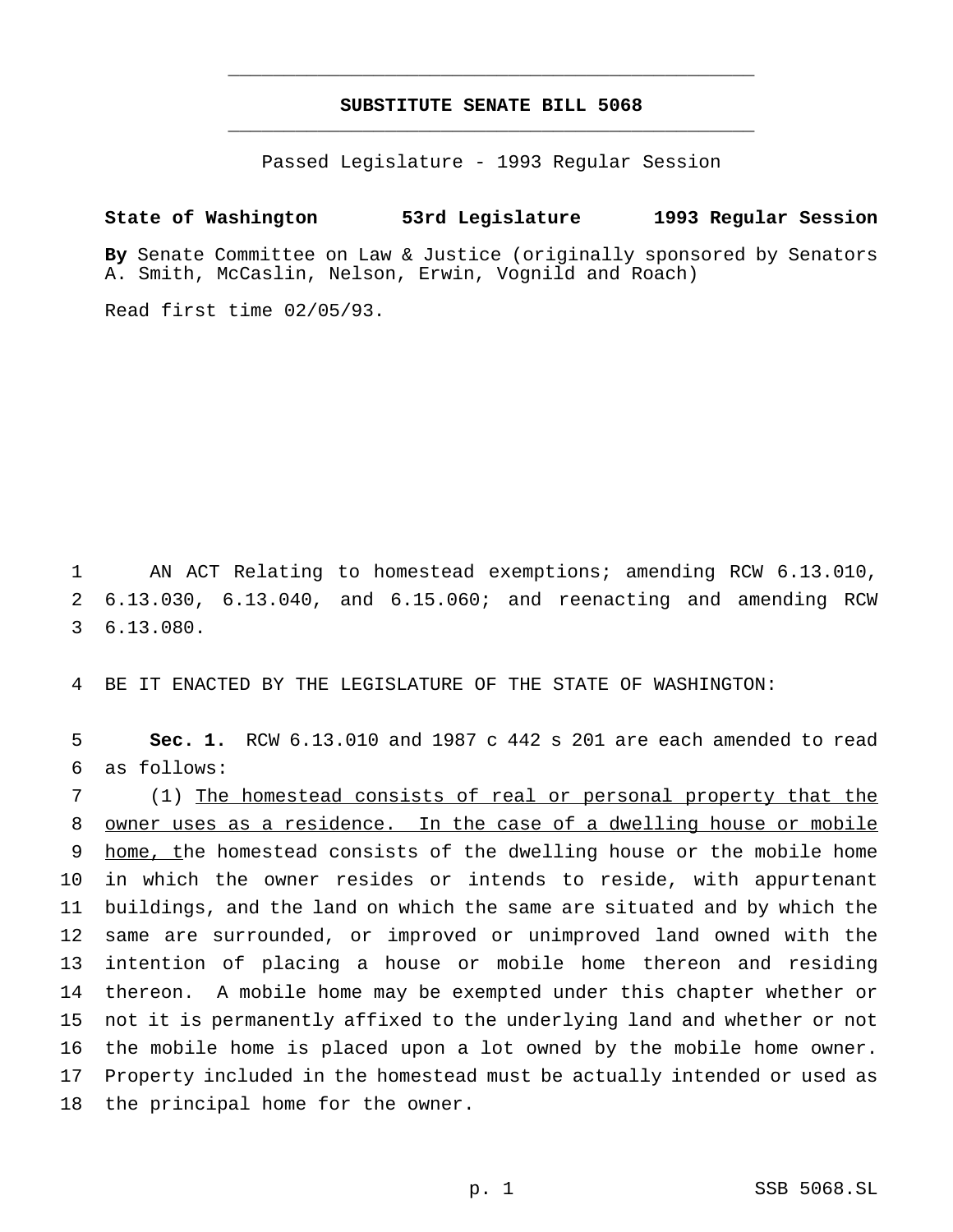(2) As used in this chapter, the term "owner" includes but is not limited to a purchaser under a deed of trust, mortgage, or real estate contract.

 (3) As used in this chapter, the term "net value" means market value less all liens and encumbrances.

 **Sec. 2.** RCW 6.13.030 and 1991 c 123 s 2 are each amended to read as follows:

 A homestead may consist of lands, as described in RCW 6.13.010, regardless of area, but the homestead exemption amount shall not exceed the lesser of (1) the total net value of the lands, mobile home, 11 ((and)) improvements, and other personal property, as described in RCW 12 6.13.010, or (2) the sum of thirty thousand dollars in the case of 13 lands, mobile home, and improvements, or the sum of fifteen thousand 14 dollars in the case of other personal property described in RCW 6.13.010, except where the homestead is subject to execution, attachment, or seizure by or under any legal process whatever to satisfy a judgment in favor of any state for failure to pay that state's income tax on benefits received while a resident of the state of Washington from a pension or other retirement plan, in which event there shall be no dollar limit on the value of the exemption.

 **Sec. 3.** RCW 6.13.040 and 1987 c 442 s 204 are each amended to read as follows:

 (1) Property described in RCW 6.13.010 constitutes a homestead and is automatically protected by the exemption described in RCW 6.13.070 25 from and after the time the real or personal property is occupied as a principal residence by the owner or, if the homestead is unimproved or improved land that is not yet occupied as a homestead, from and after the declaration or declarations required by the following subsections are filed for record or, if the homestead is a mobile home not yet occupied as a homestead and located on land not owned by the owner of the mobile home, from and after delivery of a declaration as prescribed 32 in RCW 6.15.060(3)(c) or, if the homestead is any other personal 33 property, from and after the delivery of a declaration as prescribed in RCW 6.15.060(3)(d).

 (2) An owner who selects a homestead from unimproved or improved land that is not yet occupied as a homestead must execute a declaration of homestead and file the same for record in the office of the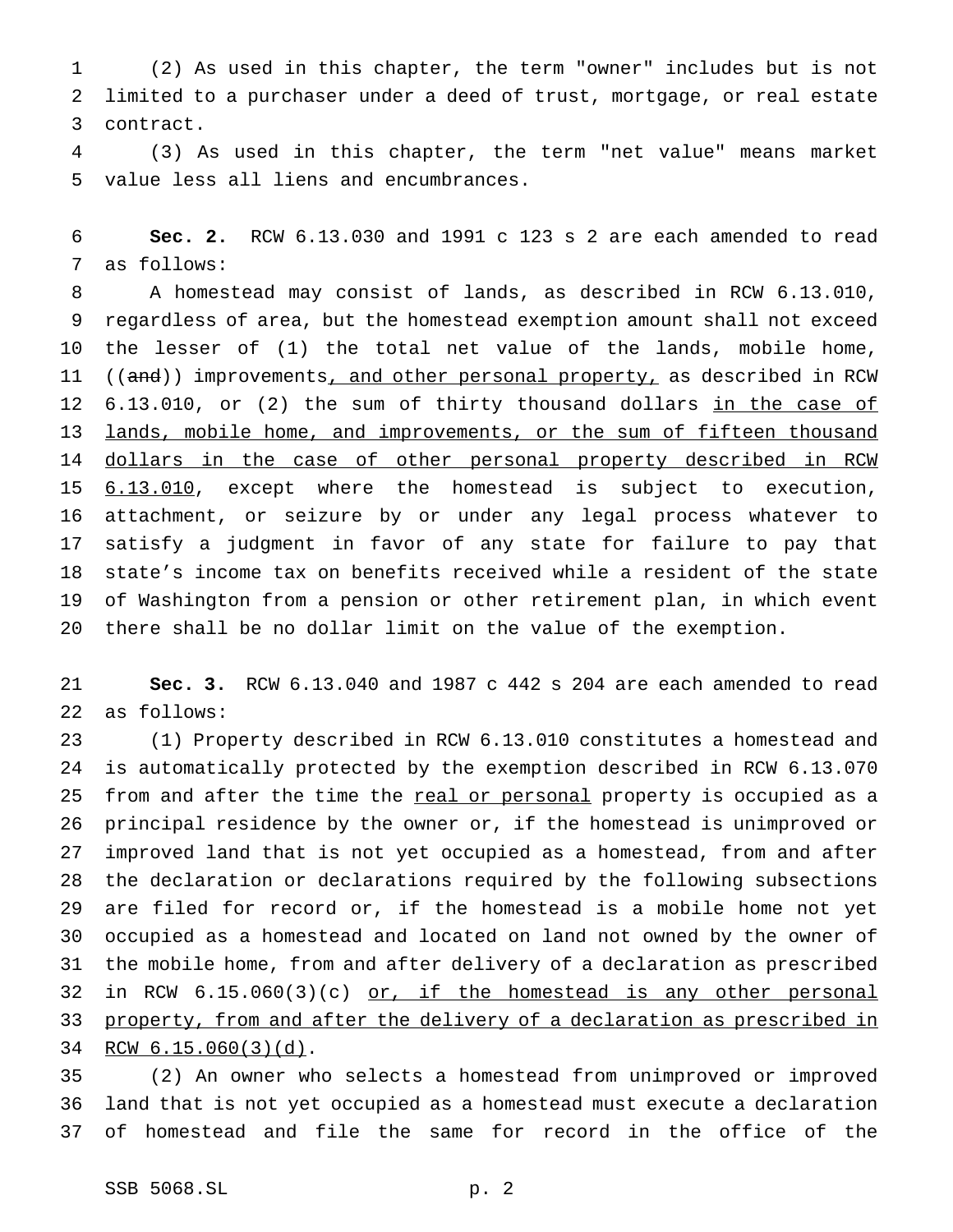recording officer in the county in which the land is located. However, if the owner also owns another parcel of property on which the owner presently resides or in which the owner claims a homestead, the owner must also execute a declaration of abandonment of homestead on that other property and file the same for record with the recording officer in the county in which the land is located.

(3) The declaration of homestead must contain:

 (a) A statement that the person making it is residing on the premises or intends to reside thereon and claims them as a homestead;

(b) A legal description of the premises; and

(c) An estimate of their actual cash value.

(4) The declaration of abandonment must contain:

 (a) A statement that premises occupied as a residence or claimed as a homestead no longer constitute the owner's homestead;

(b) A legal description of the premises; and

(c) A statement of the date of abandonment.

 (5) The declaration of homestead and declaration of abandonment of homestead must be acknowledged in the same manner as a grant of real property is acknowledged.

 **Sec. 4.** RCW 6.13.080 and 1988 c 231 s 3 and 1988 c 192 s 1 are each reenacted and amended to read as follows:

 The homestead exemption is not available against an execution or forced sale in satisfaction of judgments obtained:

24 (1) On debts secured by mechanic's, laborer's, construction, 25 maritime, automobile repair, materialmen's or vendor's liens ((upon the premises)) arising out of and against the particular property claimed 27 as a homestead;

 (2) On debts secured (a) by security agreements describing as 29 collateral the ((mobile home)) property that is claimed as a homestead or (b) by mortgages or deeds of trust on the premises that have been executed and acknowledged by the husband and wife or by any unmarried claimant;

 (3) On one spouse's or the community's debts existing at the time of that spouse's bankruptcy filing where (a) bankruptcy is filed by both spouses within a six-month period, other than in a joint case or a case in which their assets are jointly administered, and (b) the other spouse exempts property from property of the estate under the bankruptcy exemption provisions of 11 U.S.C. Sec. 522(d);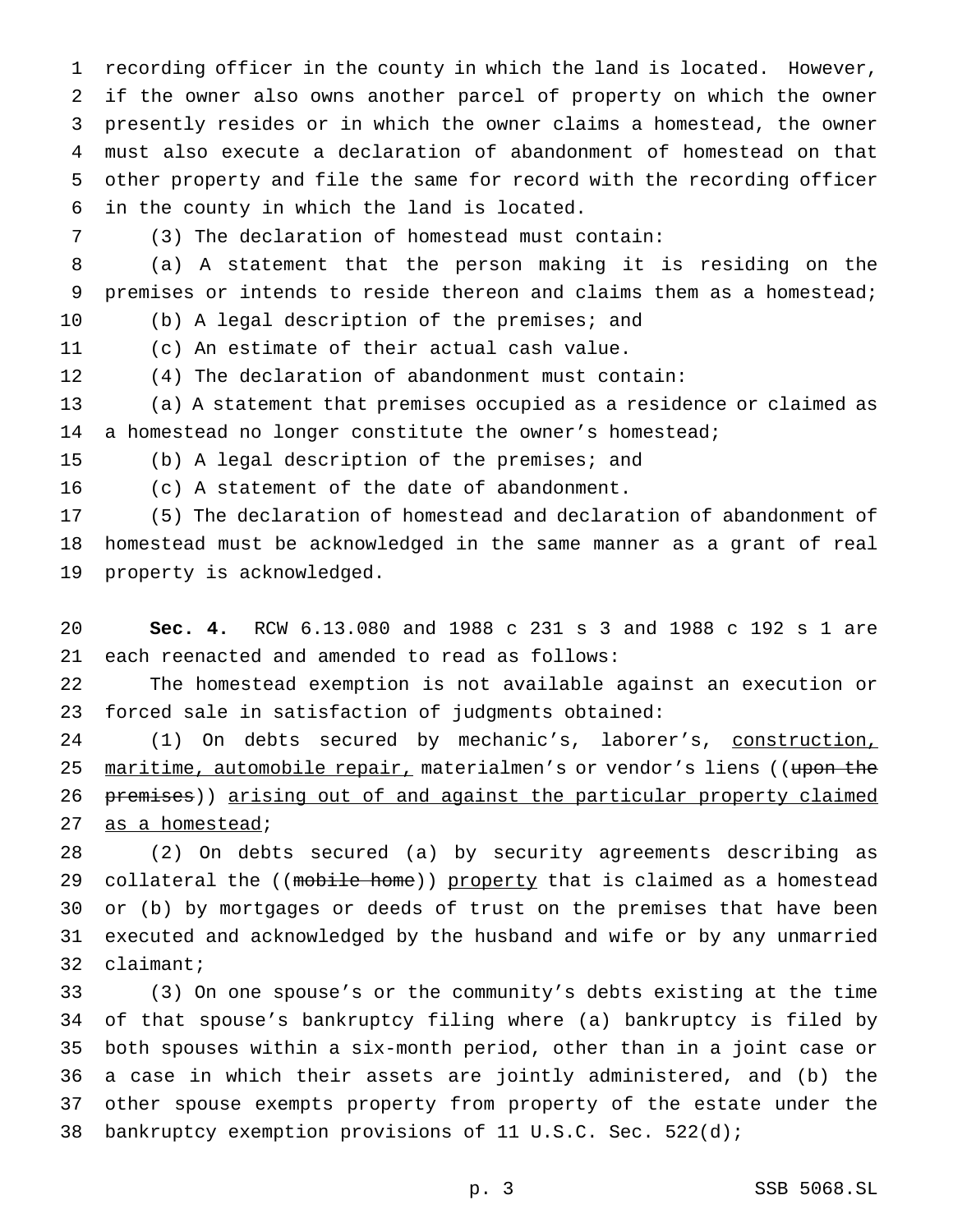(4) On debts arising from a lawful court order or decree or administrative order establishing a child support obligation or obligation to pay spousal maintenance; or

 (5) On debts secured by a condominium's or homeowner association's lien. In order for an association to be exempt under this provision, the association must have provided a homeowner with notice that nonpayment of the association's assessment may result in foreclosure of the association lien and that the homestead protection under this chapter shall not apply. An association has complied with this notice requirement by mailing the notice, by first class mail, to the address of the owner's lot or unit. The notice required in this subsection shall be given within thirty days from the date the association learns of a new owner, but in all cases the notice must be given prior to the initiation of a foreclosure. The phrase "learns of a new owner" in this subsection means actual knowledge of the identity of a homeowner acquiring title after June 9, 1988, and does not require that an association affirmatively ascertain the identity of a homeowner. Failure to give the notice specified in this subsection affects an association's lien only for debts accrued up to the time an association complies with the notice provisions under this subsection.

 **Sec. 5.** RCW 6.15.060 and 1988 c 231 s 7 are each amended to read as follows:

 (1) Except as provided in subsection (2) of this section, property claimed exempt under RCW 6.15.010 shall be selected by the individual entitled to the exemption, or by the husband or wife entitled to a community exemption, in the manner described in subsection (3) of this section.

 (2) If, at the time of seizure under execution or attachment of property exemptible under RCW 6.15.010(3) (a), (b), or (c), the individual or the husband or wife entitled to claim the exemption is not present, then the sheriff or deputy shall make a selection equal in value to the applicable exemptions and, if no appraisement is required and no objection is made by the creditor as permitted under subsection (4) of this section, the officer shall return the same as exempt by inventory. Any selection made as provided shall be prima facie evidence (a) that the property so selected is exempt from execution and attachment, and (b) that the property so selected is not in excess of the values specified for the exemptions.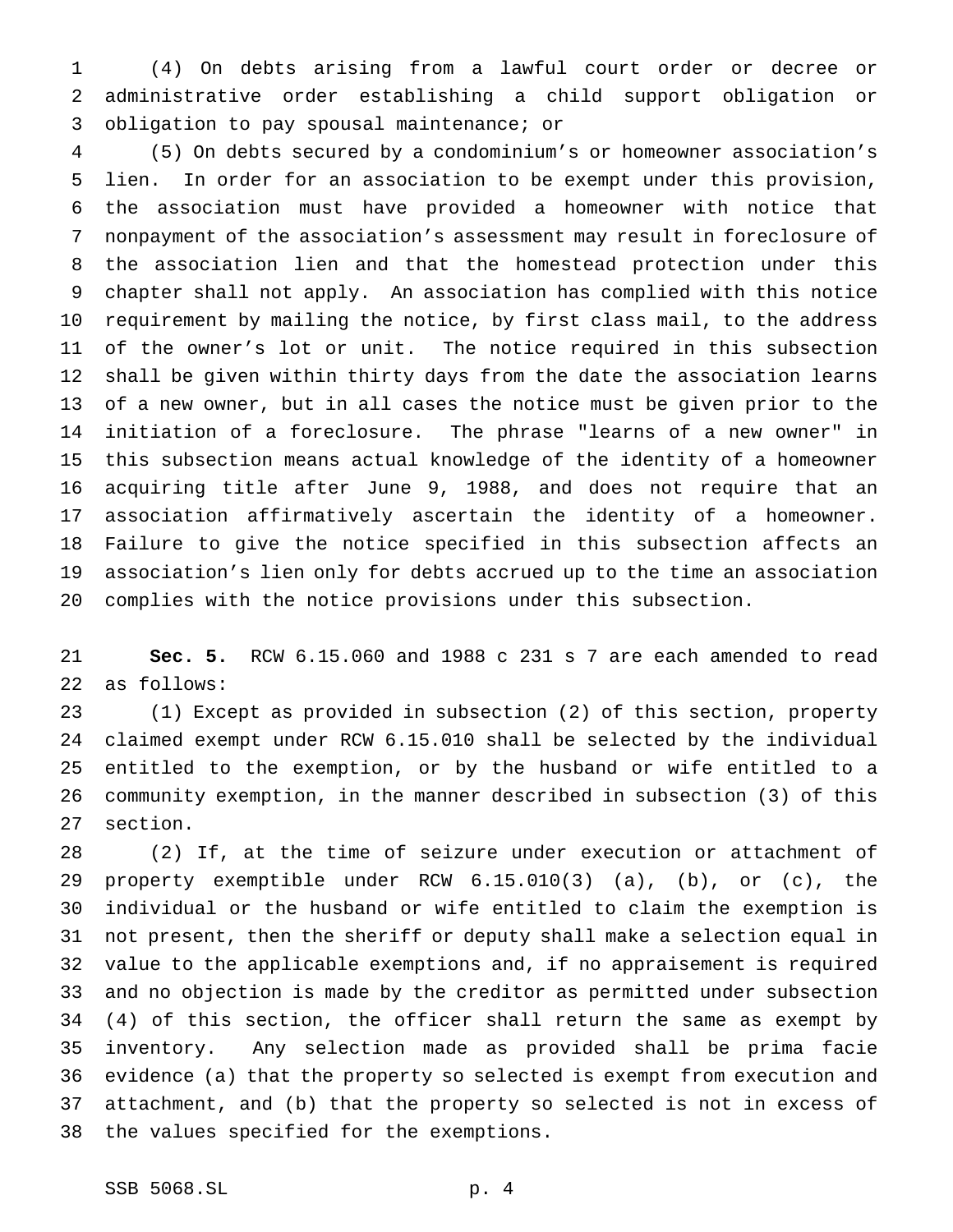(3)(a) A debtor who claims personal property as exempt against execution or attachment shall, at any time before sale, deliver to the officer making the levy a list by separate items of the property claimed as exempt, together with an itemized list of all the personal property owned or claimed by the debtor, including money, bonds, bills, notes, claims and demands, with the residence of the person indebted upon the said bonds, bills, notes, claims and demands, and shall verify such list by affidavit. The officer shall immediately advise the creditor, attorney, or agent of the exemption claim and, if no appraisement is required and no objection is made by the creditor as permitted under subsection (4) of this section, the officer shall return with the process the list of property claimed as exempt.

 (b) A debtor who claims personal property exempt against garnishment shall proceed as provided in RCW 6.27.160.

 (c) A debtor who claims as a homestead, under chapter 6.13 RCW, a mobile home that is not yet occupied as a homestead and that is located on land not owned by the debtor shall claim the homestead as against a specific levy by delivering to the sheriff who levied on the mobile home, before sale under the levy, a declaration of homestead that contains (i) a declaration that the debtor owns the mobile home, intends to reside therein, and claims it as a homestead, and (ii) a description of the mobile home, a statement where it is located or was located before the levy, and an estimate of its actual cash value.

 (d) A debtor who claims as a homestead, under RCW 6.13.040, any 25 other personal property, shall at any time before sale, deliver to the 26 officer making the levy a notice of claim of homestead in a statement 27 that sets forth the following: (i) The debtor owns the personal 28 property; (ii) the debtor resides thereon as a homestead; (iii) the 29 debtor's estimate of the fair market value of the property; and (iv) the debtor's description of the property in sufficient detail for the 31 officer making the levy to identify the same.

 (4)(a) Except as provided in (b) of this subsection, a creditor, or the agent or attorney of a creditor, who wishes to object to a claim of exemption shall proceed as provided in RCW 6.27.160 and shall give notice of the objection to the officer not later than seven days after the officer's giving notice of the exemption claim.

 (b) A creditor, or the agent or attorney of the creditor, who wishes to object to a claim of exemption made to a levying officer, on the ground that the property claimed exceeds exemptible value, may